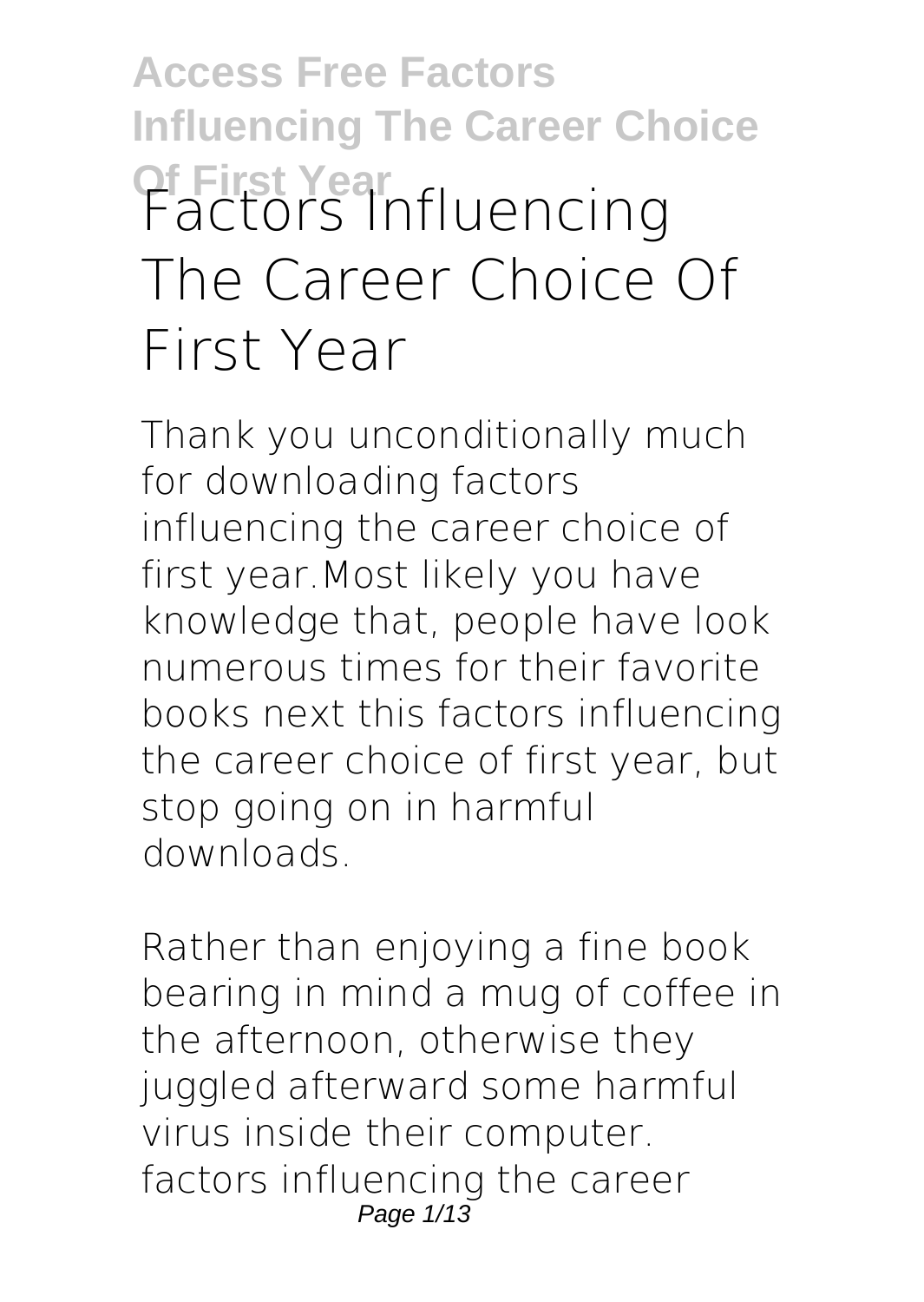**Access Free Factors Influencing The Career Choice Of First Year choice of first year** is manageable in our digital library an online permission to it is set as public hence you can download it instantly. Our digital library saves in combined countries, allowing you to get the most less latency time to download any of our books taking into account this one. Merely said, the factors influencing the career choice of first year is universally compatible like any devices to read.

Our comprehensive range of products, services, and resources includes books supplied from more than 15,000 U.S., Canadian, and U.K. publishers and more.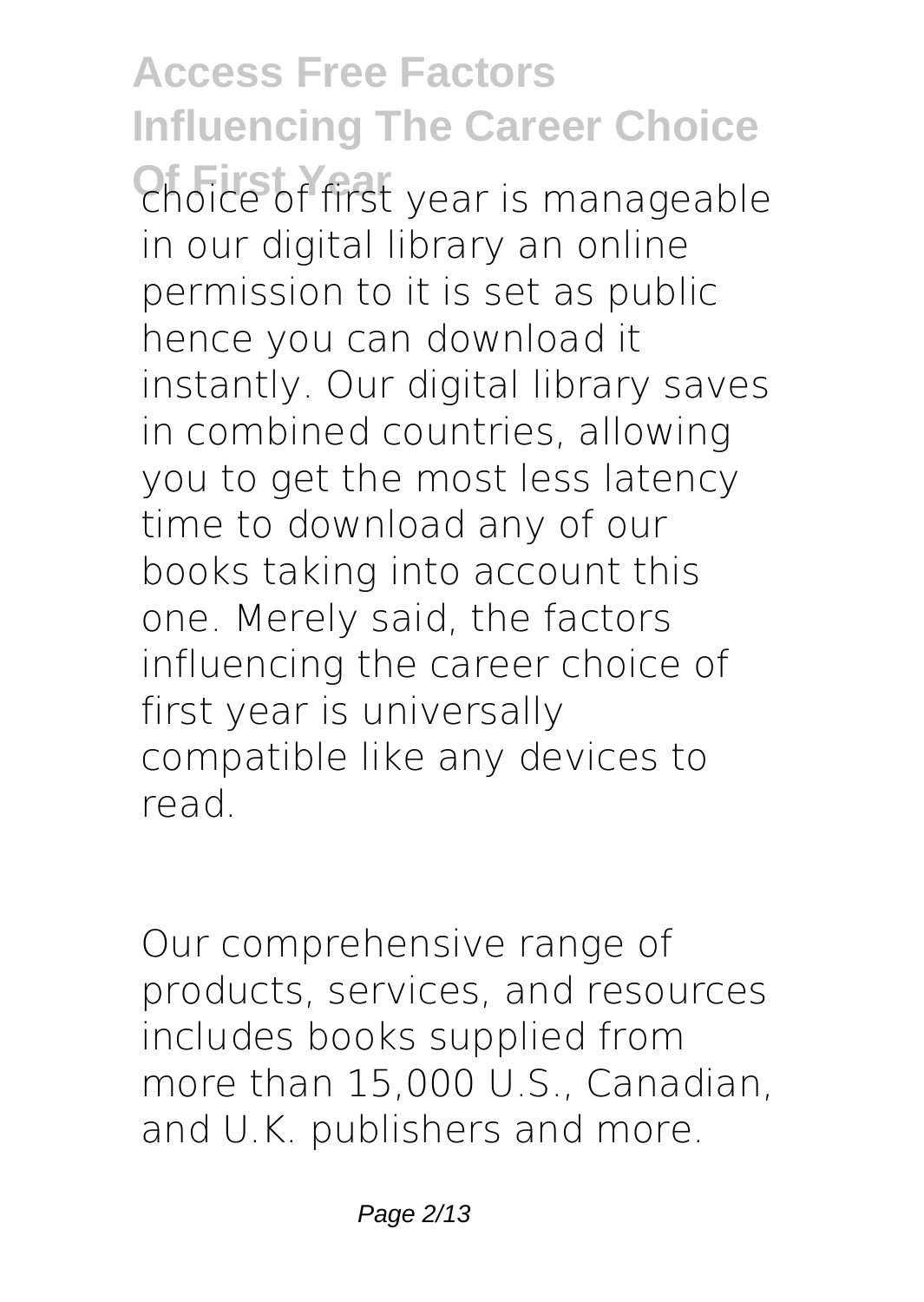**Access Free Factors Influencing The Career Choice Of First Year What Influences Your Career Choice? - OnlineCollege.org** A South African study of factors influencing students' career choice, for instance, found that mothers have stronger influences on their children compared to fathers, and that children often have

**Factors Influencing Students' Career Choices: Empirical ...** Factors influencing career choice The factors influencing adolescent career choice have been well documented in the literature. These factors can be divided into two categories; factors in the external environment in which the adolescent exists, and factors internal to each individual decision-maker. Page 3/13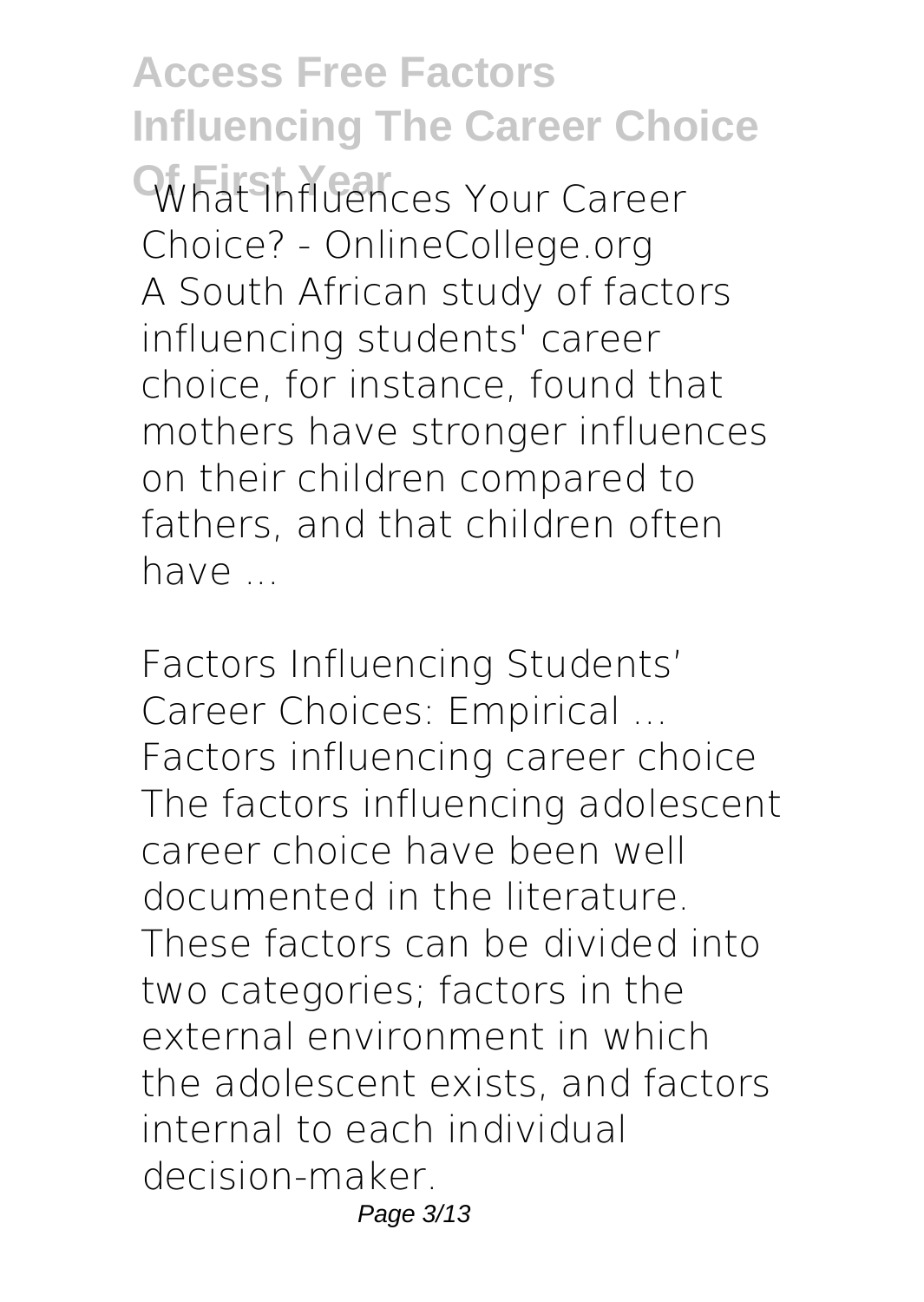## **Access Free Factors Influencing The Career Choice Of First Year**

**An exploration of the factors influencing career choice in ...** Abstract The purpose of this study was to determine factors influencing career choice and aspirations among South African students. A quantitative paradigm guided this study. A survey method in the form of a structured questionnaire was used in this study in order to identify the factors that influence career choice and aspirations among South African students.

**Factors Influencing The Career Choice** When we start thinking about our future profession and career choice, we think about several Page 4/13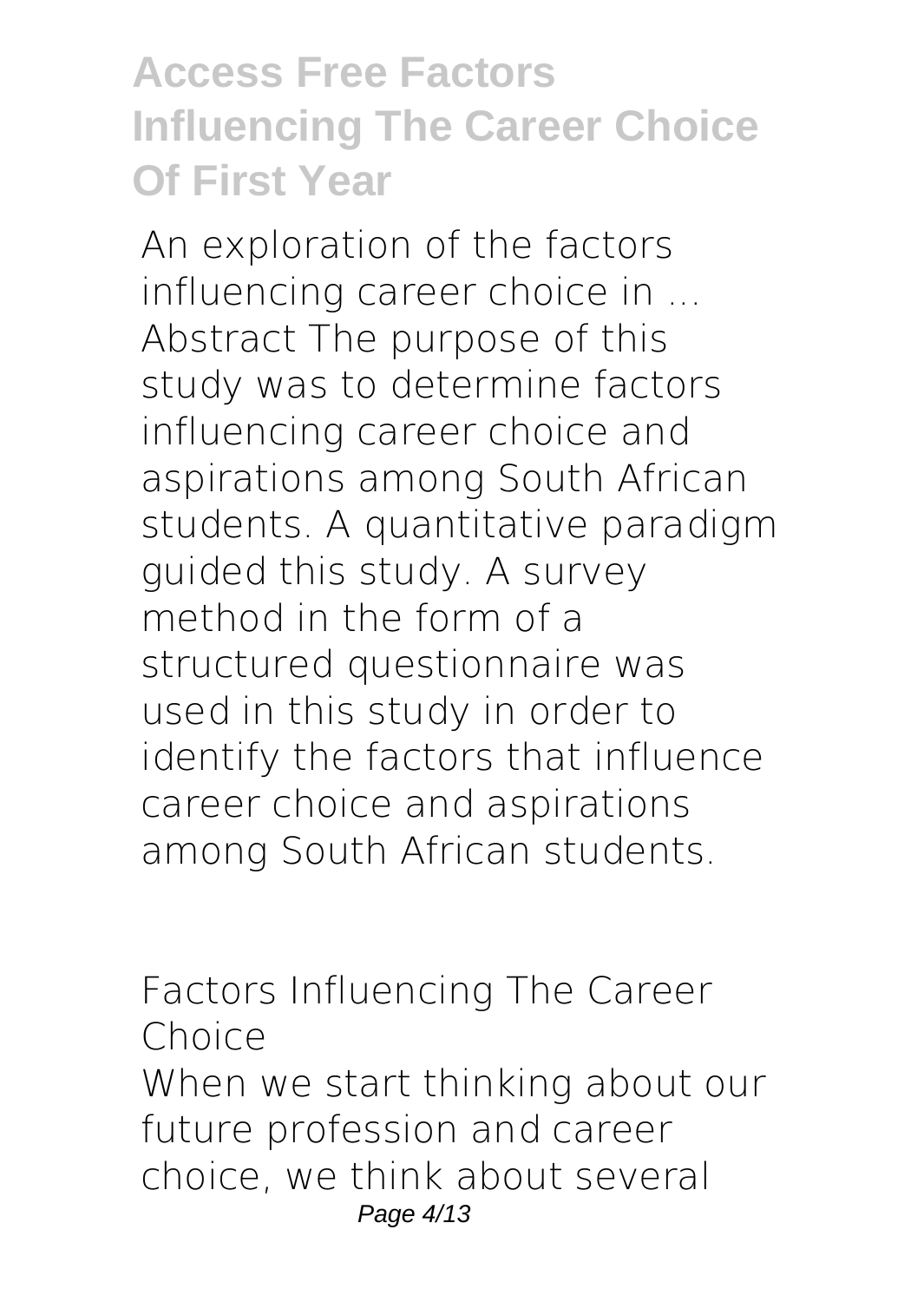**Access Free Factors Influencing The Career Choice** factors. The most important things are job description, required skills and education, salary, career outlook. But there are many other meaningful factors that can influence someone's career choice. In this article, we discuss some of these factors.

**(PDF) Factors influencing career choice of management ...** 2.4 Environmental factors and career choice Career choice is the balancing of recognizing and meeting needs of the individual while at the same time responding to the outer forces and realities of life. Career decision factors involve two sets of input: the self and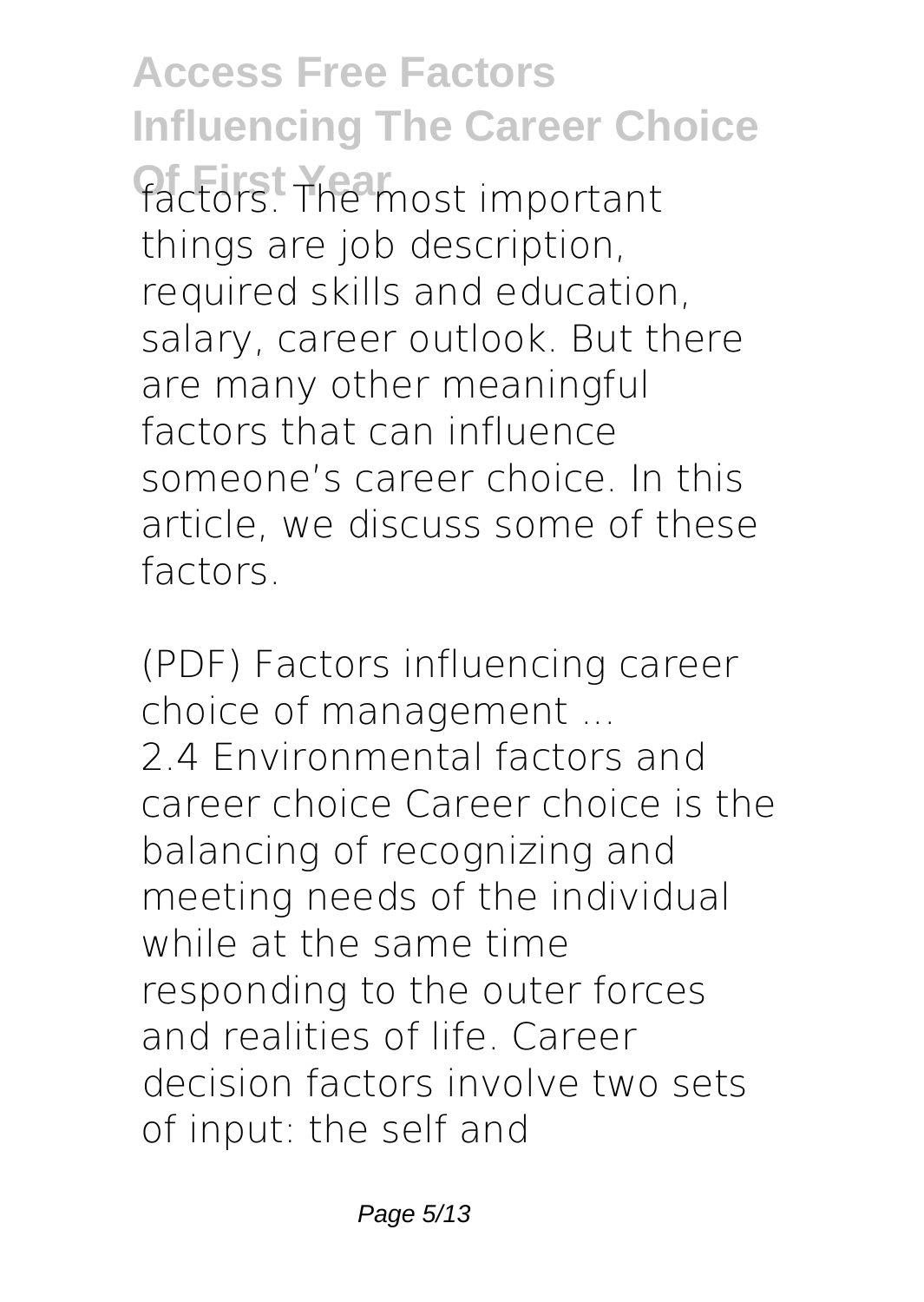**Access Free Factors Influencing The Career Choice Of First Year Factors Influencing Career Choices among Graduating ...** Those factors that were identified as influencing career choice in other areas of health and support services (e.g. Barriball et al., 2015; Mckenzie et al., 2017) were, however, also rated as important to the participants in the present study. 5 CONCLUSION

**Factors Which Influence Career Choices**

7 Most Common Factors that Influence the Career Choice Among Students Parents' Desire/Parental Pressure: Choosing a career just to live up to the parents expectation is the most common decision taking by students at an early stage, which they tend to regret later. Page 6/13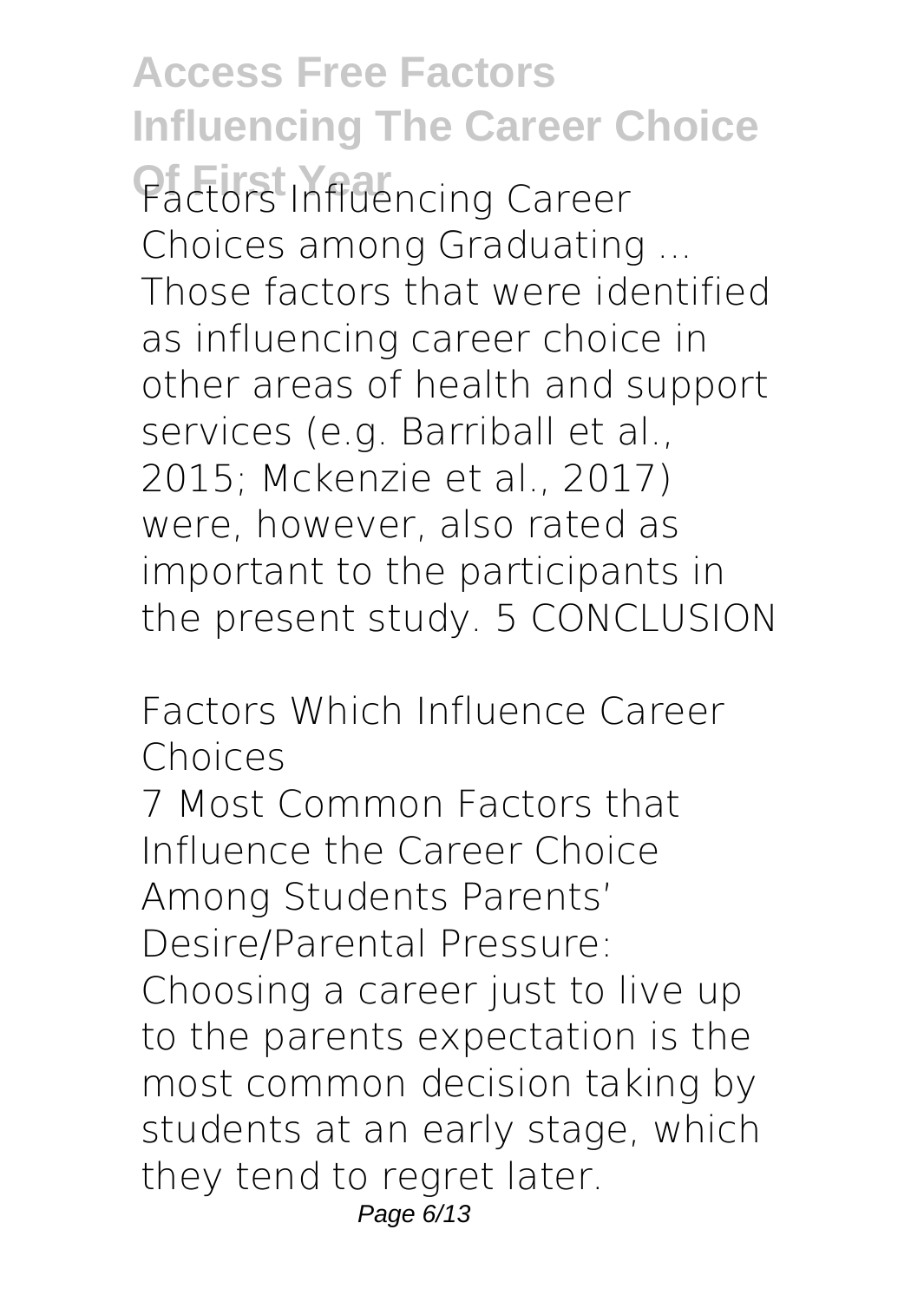## **Access Free Factors Influencing The Career Choice Of First Year**

**[PDF] Factors Influencing Students' Career Choice and ...** Students have to take into account many things when choosing a career and college major. Many factors can influence a student's decision, including parents, coaches, religious figures, or any role models in a student's life. Participation in agriculture clubs such as FFA and 4-H can also have an effect on students' career choices.

**10 Important Factors to Consider When Choosing a Career ...** The career choice that young adults make is embedded in their perceptions of the "ideal job" and their career decision-making maturity. Occupational choice is Page 7/13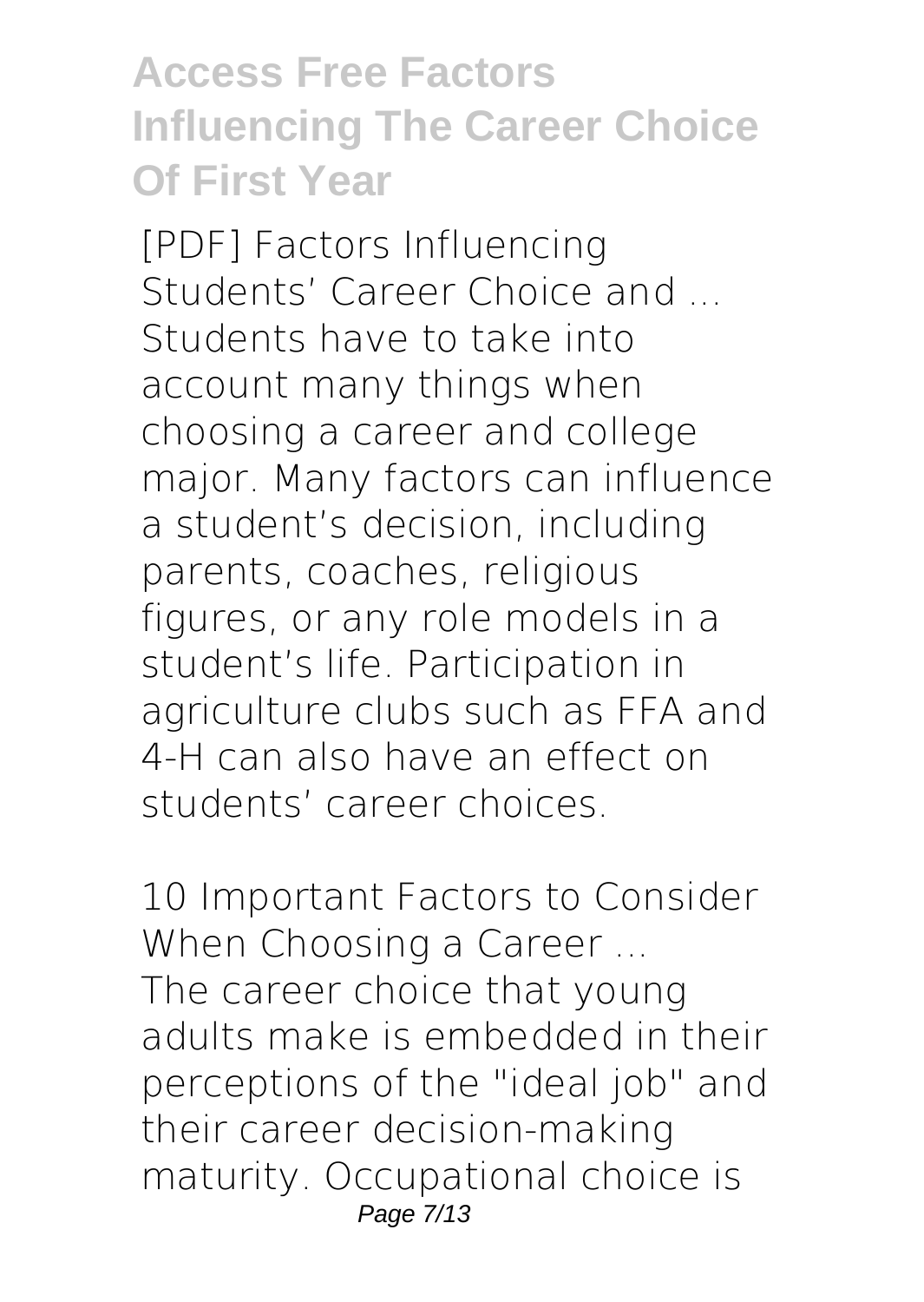**Access Free Factors Influencing The Career Choice Of First Preferanching process;** rather, it is a choice made in a context of many influencing factors.

**What Influences Your Career Choice?**

Many people reach a crossroads at different stages in life, and it doesn't matter what age you are or what jobs you've had in the past. Selecting a new career path should be a carefully thought-out process. This guide will explore ten critical career choice factors. Keep them in mind as you're choosing your next career path.

**Factors Affecting Career Choices of College Students ...** When we think about career choice, several things Page 8/13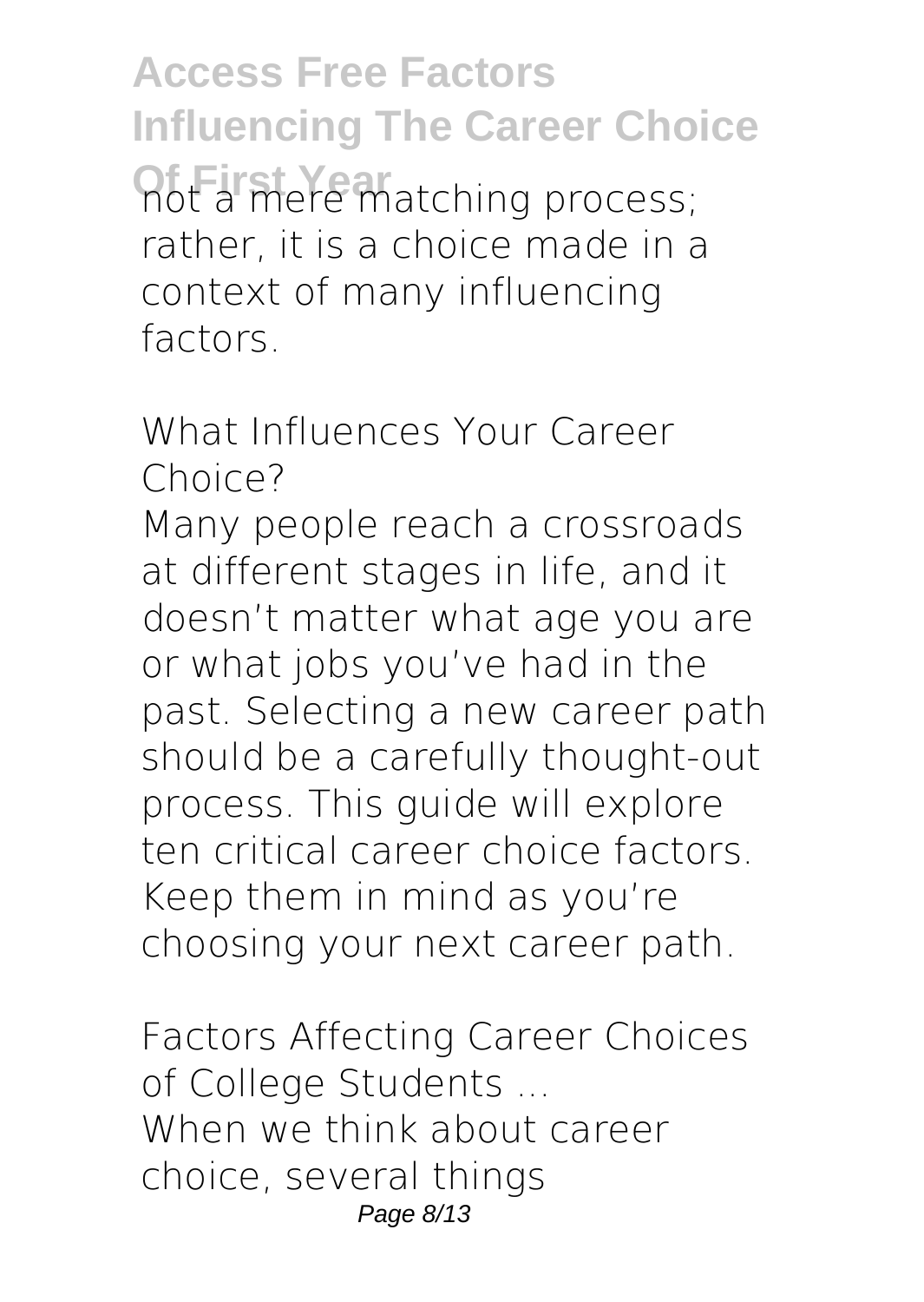**Access Free Factors Influencing The Career Choice Of First Year** immediately come to mind – job description, training and education required, career outlook, and salary – but there are a number of other factors that may influence your decisions. Let's explore some of these factors as addressed by multiple career development theories. Theories can help us frame …

**Factors Which Can Influence Your Career Choice ...** When we think about career choice, several things immediately come to mind – job description, training and education required, career outlook, and salary – but there are a number of other factors that may influence your decisions. Let's explore some of these Page 9/13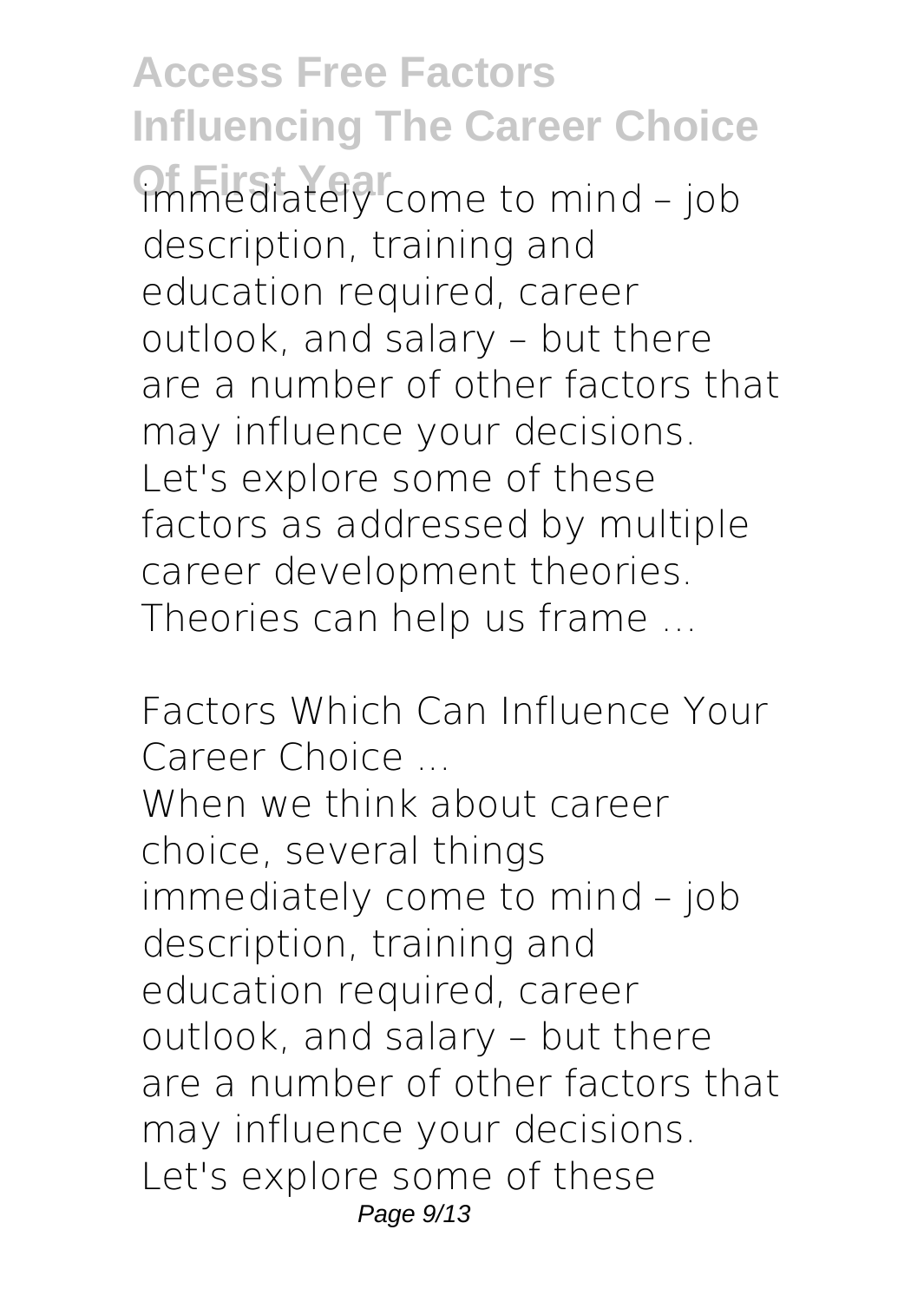**Access Free Factors Influencing The Career Choice** factors as addressed by multiple career development theories.

**(PDF) Factors Affecting Students' Career Choice** Several things come to mind immediately when we think about our choice of career-training, required education, job description, and salary and career outlook. There are many other factors that will influence your decision, as well. Let's explore some of the multiple theories of career development.

**Factors that Influence Career Choice of Hospitality ...** investigate the factors that influence the career choice decision of the business discipline students. The study results would Page 10/13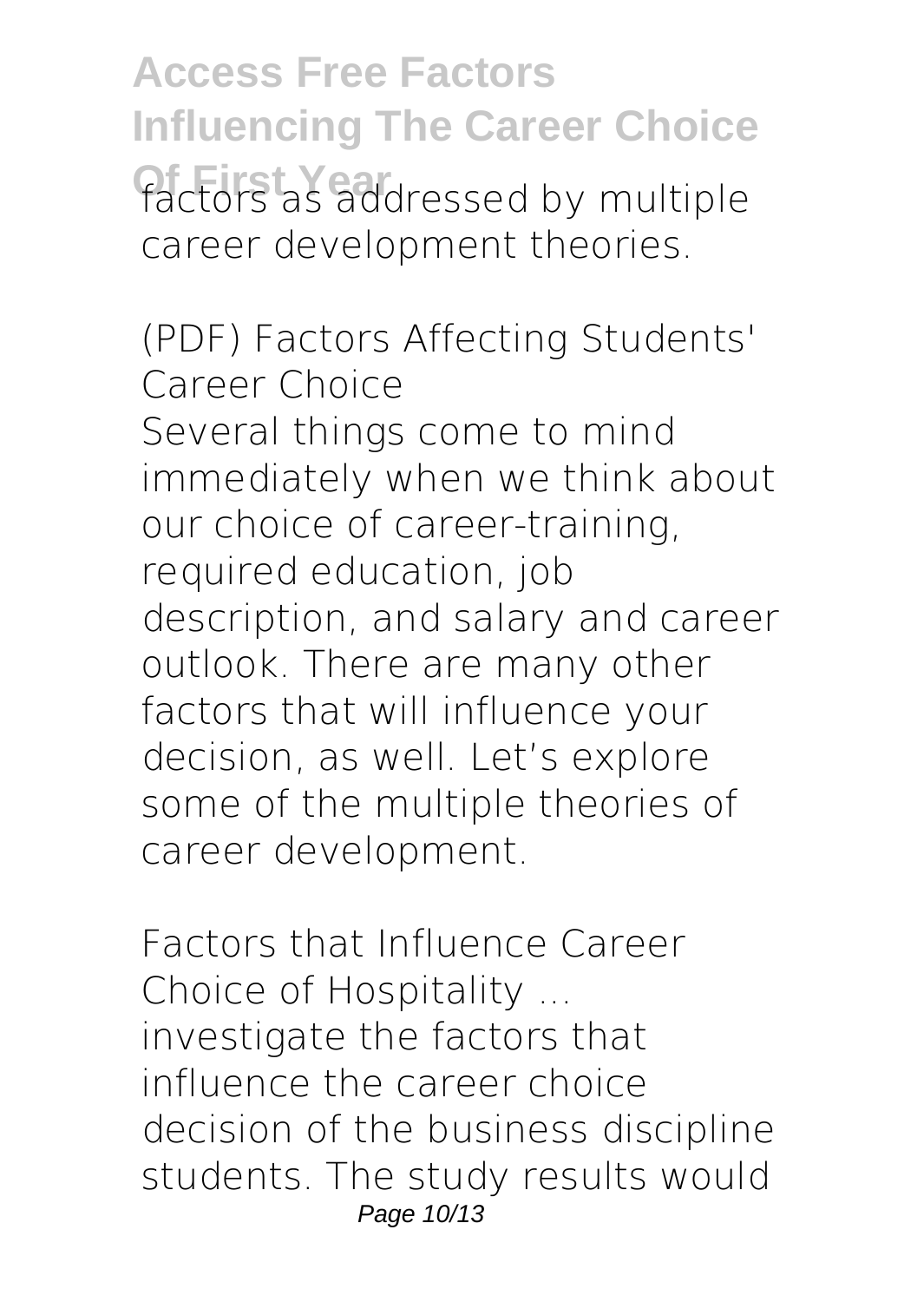**Access Free Factors Influencing The Career Choice De helpful for the student** counselors, parents, and universities, in developing the career counseling and guidance programs for ...

**What Factors Influence a Career Choice**

There are a lot of influencing factors that may decide the career that you choose. Some may choose a career path favored by parents. Others might follow their passion, while others opt for educational choices that leave many doors open to them in the future. The following are the factors which commonly influence career choice: Family history

**Factors Influencing Adolescent** Page 11/13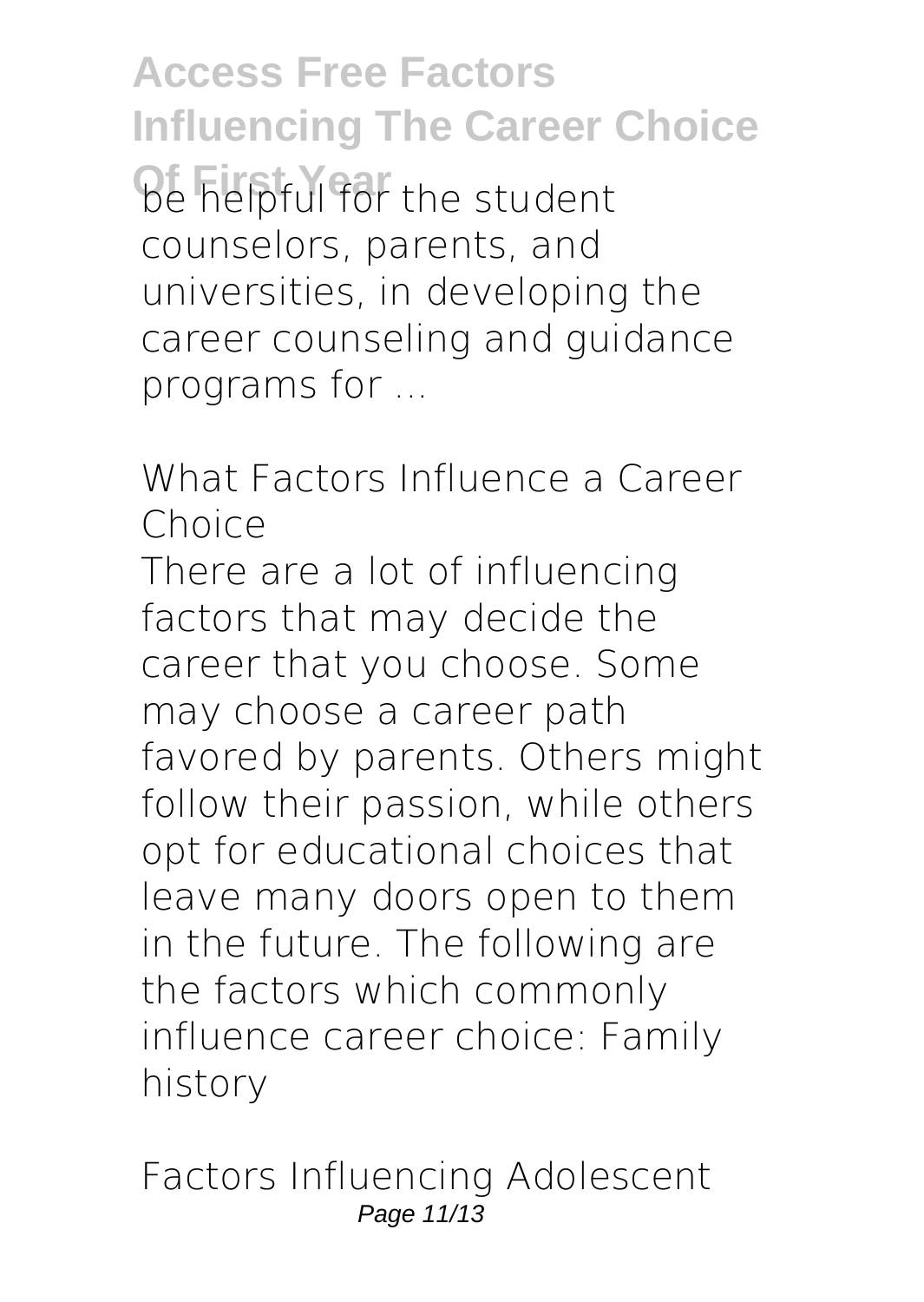**Access Free Factors Influencing The Career Choice Of First Year Career Choice with ...** It is the hope of the researcher that the identified factors influencing career choice and the examination of the organisational career support systems would be helpful to human resources practitioners and career counsellors, in order to assist individuals with career decision making as well as career development within the organisation as well as externally.

**#7 common factors that influence students career choice ...** Making a career choice is a defining phase in every student's life. Students have to consider several factors before arriving at a decision. The purpose of this research was to see the factors ... Page 12/13